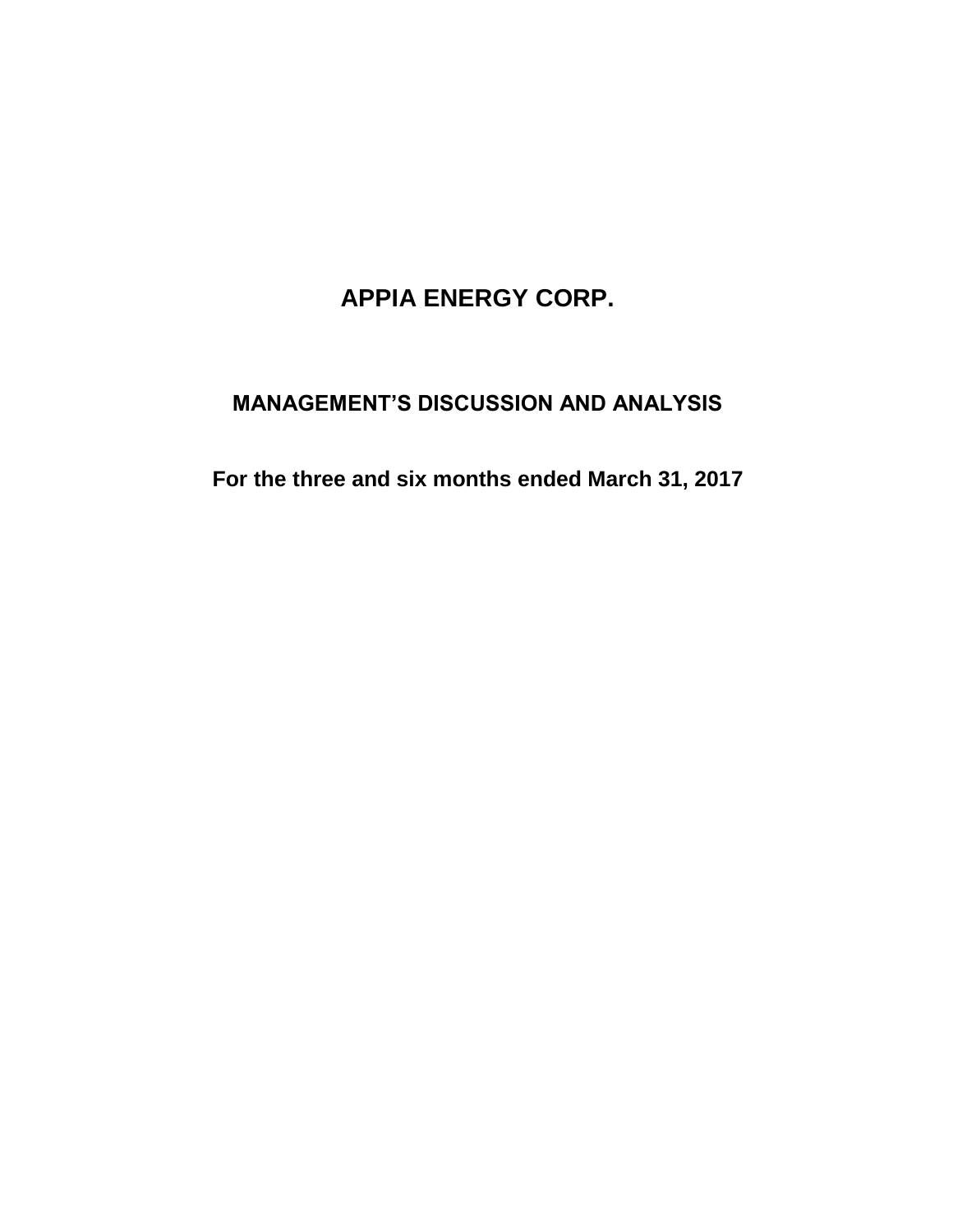## **APPIA ENERGY CORP.**

## **Management's Discussion and Analysis – March 31, 2017 As of May 30, 2017**

The following management's discussion and analysis ("MD&A") of the financial condition and results of operations of Appia Energy Corp. ("Appia" or the "Company") constitutes management's review of the factors that affected the Company's financial and operating performance for the six months ended March 31, 2017. The MD&A was prepared as of May 30, 2017 and should be read in conjunction with the unaudited condensed interim financial statements ("Financial Statements") for the three and six months ended March 31, 2017 and the audited financial statements of the Company for the year ended September 30, 2016, including the notes thereto. Unless otherwise stated, all amounts discussed herein are denominated in Canadian dollars. These Financial Statements of the Company have been prepared in accordance with International Financial Reporting Standards (IFRS) as described in Note 2 to the Financial Statements.

## **Executive Summary**

### *Corporate*

Appia is a Canadian mineral exploration company listed on the Canadian Securities Exchange under the trading symbol "API" and has a primary focus on Uranium and Rare Earth Elements.

On March 2, 2017 the Company appointed James Sykes as Vice-President Exploration and Development. James has had direct and indirect involvement with the discovery of over 350 million pounds of  $U_3O_8$  in five deposits in the Athabasca Basin. The Company currently holds an interest in 63,607 hectares (157,177 acres) in Saskatchewan, primarily in the Athabasca Basin.

In Ontario, Appia controls 13,008 hectares (32,143 acres) encompassing five mineralized zones in the Elliot Lake area of northern Ontario, including National Instrument 43-101 ("NI 43-101") reported resources at Teasdale Lake and Banana Lake. The Elliot Lake area has produced over 300 M lbs. of  $U_3O_8$  and is the only mining camp in Canada with significant historical commercial REE production.

On December 30, 2016 the Company closed a non-brokered private placement of 1,301,000 flow-through shares at \$0.18 per share for proceeds of \$234,180.

On January 23, 2017, the Company closed a non-brokered private placement with the sale of 5,000,000 working capital units ("WC Units") at \$0.20 per WC Unit for gross proceeds of \$1,000,000. Each WC Unit consists of one common share and one common share purchase warrant entitling the holder to purchase one common share at a price of \$0.30 per WC Warrant Share until the earlier of: three years from closing date; and in the event that the closing price of the Common Shares on the Canadian Securities Exchange is at least \$0.60 for twenty consecutive trading days, and the 20th trading day is at least four months from the closing date, the date which is thirty days from the final trading day.

On January 30, 2017, the Company completed the final tranche of the non-brokered private placement with the sale of 405,000 WC Units at \$0.20 per WC Unit for gross proceeds of \$81,000.

On March 23, 2017, the Company completed a first tranche of a non-brokered private placement with the sale of 1,442,071 WC Units at \$0.35 per WC Unit for gross proceeds of \$504,725. Each WC Unit consists of one common share and one common share purchase warrant entitling the holder to purchase one common share at a price of \$0.50 per WC Warrant Share until March 24, 2019.

On April 5, 2017, the Company closed a non-brokered private placement with the sale of 392,858 working capital units ("WC Units") at \$0.35 per WC Unit for gross proceeds of \$137,500. Each WC Unit consists of one common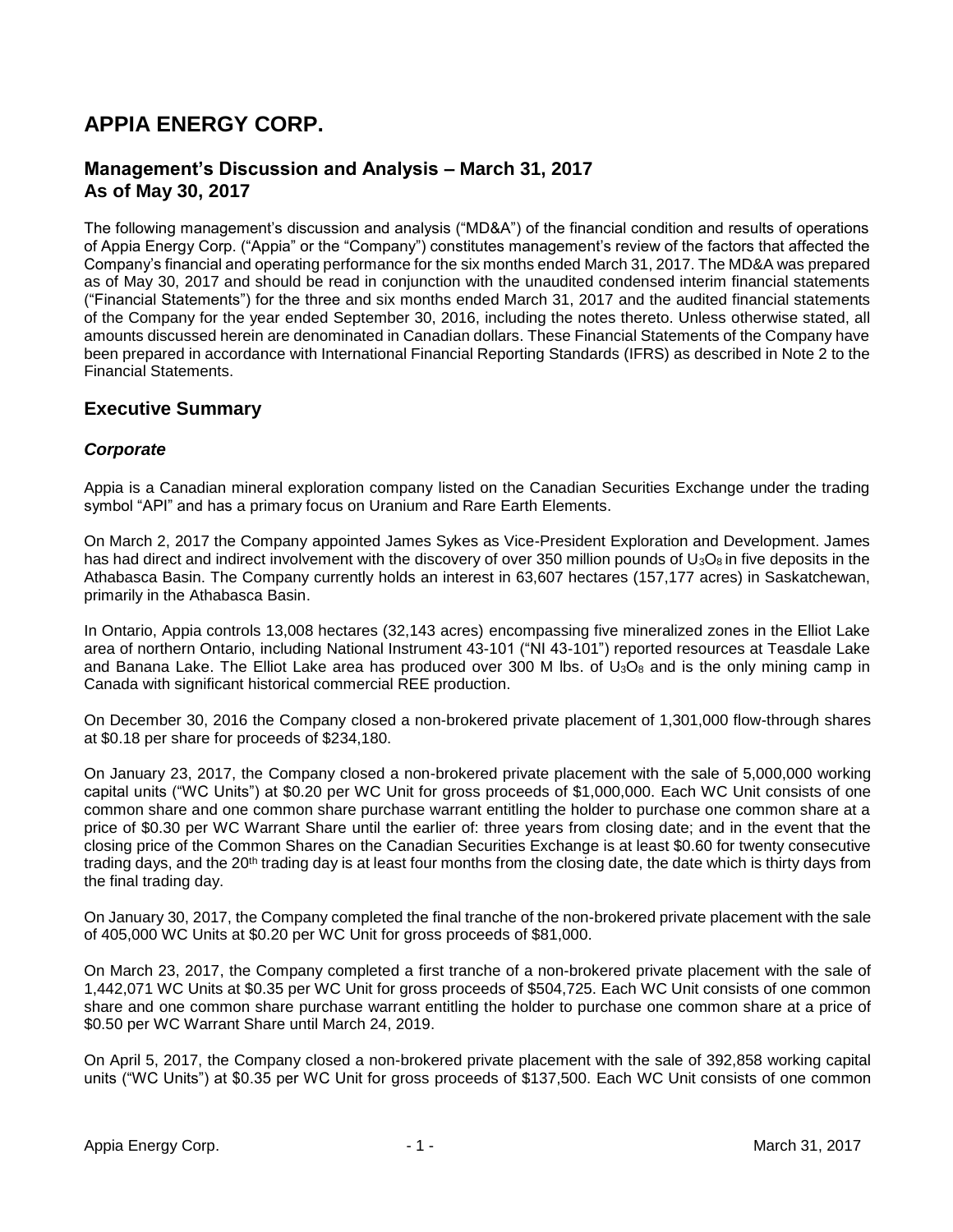share and one common share purchase warrant entitling the holder to purchase one common share at a price of \$0.50 per WC Warrant Share until April 5, 2019.

The proceeds of these private placements are intended to be used for drilling the Loranger property, for exploration on the Otherside property and for working capital purposes.

#### *Saskatchewan*

#### **Athabasca Basin**

Two new groups of mineral claims in the Athabasca Basin were acquired by staking in March 2016. The "Loranger" and the "Otherside" properties were staked because of their similar geological and signatures to known high-grade, high-tonnage uranium deposits in the Basin: Fission Uranium Corp.'s Triple R deposit, NexGen Energy's Arrow deposits, and others.

The Loranger property is located 28 km southeast of Cameco's Rabbit Lake mill and comprises 30,725 ha. (75,923 acres), centred on 4 individual conductors with an aggregate length of 96 km of which 94 km is untested. The property is hosted within the basement rocks of the Wollaston Domain, near the deposit rich eastern margin of the Basin.

The Otherside property comprises 21,868 hectares (54,307 acres), straddles a 40 km-long corridor hosting multiple discrete conductors with associated magnetic gradients and gravity lows, within the north central Athabasca Basin.

On April 12, 2017 the Company reported the completion of the first seven holes of the diamond drilling program and on May 24 the geochemical assay results were reported (news release May 24, 2017). Six of the seven holes returned assays equal or greater than 0.01 wt% U<sub>3</sub>O<sub>8</sub>. A follow-up drill program on the Property to concentrate on geophysical targets that share similarities with the drilled areas is planned.

Appia also intends to carry out ground geophysical surveys and resistivity surveys over the primary target areas within the Otherside property in order to elevate the property to drill-ready status.

#### **Alces Lake**

In September 2013, the Company discovered a new area of REE mineralization, plus uranium and thorium on claims south of Alces Lake. The zone is designated as the "Ivan Zone" and is located 125 metres northeast of the historical trenches. Outcrop and boulder train samples recorded radioactivity levels in excess of 56,000 cps. Samples from the outcrops and boulder trains have been assayed and reflect moderate to highly anomalous rare earth elements. Total REEs in 12 samples range from 1.1% to 35.7% by weight. Details of the laboratory analyses for individual elements were reported in the Company's news release on the Ivan Zone on May 22, 2014.

Geotech Ltd.'s 154 line-kilometre helicopter-borne geophysical and radiometric surveys flown in June 2016 over the Alces Lake Property has outlined extensive radioactive anomalous areas similar to those with known areas of uranium and REE mineralization, providing input for geological interpretations of the Property. Follow-up surface work is intended during the summer of 2017.

#### *Ontario*

The National Instrument 43-101 ("NI 43-101") report on the Elliot Lake properties completed in 2013 incorporated a new concept of simultaneously mining a nine metre high underground zone, including the Upper Reef, the Rare Earth Elements ("REEs") in the Intermediate Quartzite Zone and the Lower Reef. With the REE content by weight being over six times the uranium content, the economic value of the mineralized zone has been greatly enhanced. A significant portion of the previously categorized Inferred Resources was upgraded to Indicated Resources, and additional resources were defined.

More work to expand the Resources at Teasdale and the preparation of a Preliminary Economic Analysis of the project will be contingent on an improved price for uranium and a clearer picture of supply and demand for REEs.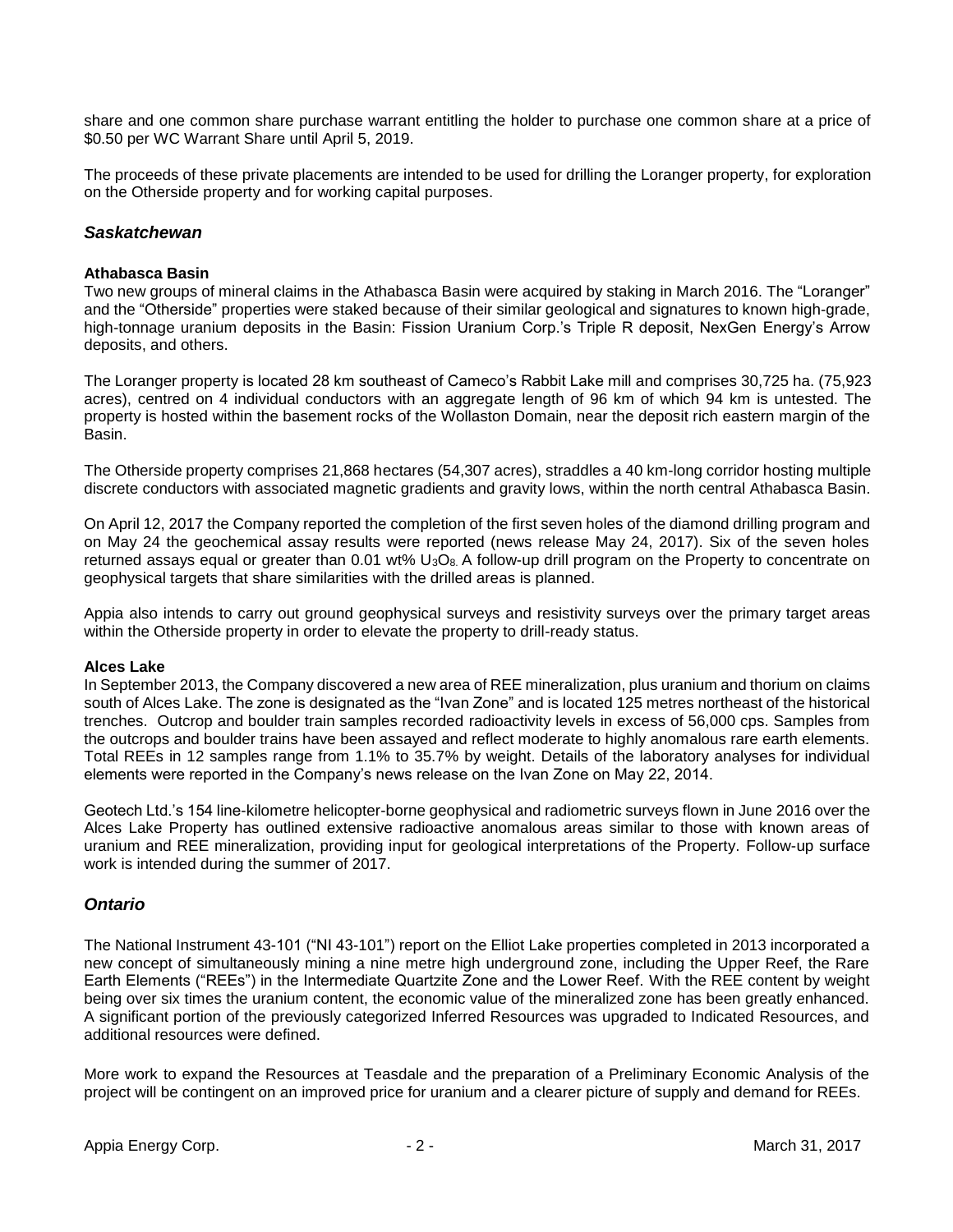## **Exploration and Evaluation Assets**

#### *Saskatchewan Properties:*

Beginning in fiscal 2011, the Company participated in staking properties in Saskatchewan, with a significant addition of the Loranger and Otherside properties in 2016.

The Company currently holds a total of 63,607 hectares (157,177 acres) in Saskatchewan

#### **Athabasca Basin**

The "Loranger" and the "Otherside" properties were staked in March 2016, because of their similar geological and signatures to known high-grade, high-tonnage uranium deposits in the Basin: Fission Uranium Corp.'s Triple R deposit, NexGen Energy's Arrow deposits, and others.

The Loranger property comprises 30,725 hectares (75,923 acres), centred on 4 individual conductors with an aggregate length of 96 km of which 94 km is untested. The property is hosted within the basement rocks of the Wollaston Domain, near the deposit rich eastern margin of the Basin. Included in the Loranger property is an additional 5,969 hectares (14,750 acres) immediately contiguous to the area originally staked, covering a 20 km aeromagnetic and electromagnetic trend extending to the southwest and hosting 12 km of sub-parallel conductors identified in an earlier airborne survey.

The Otherside property comprises 21,868 hectares (54,307 acres), straddles a 40 km-long corridor hosting multiple discrete conductors with associated magnetic gradients and gravity lows, within the north central Athabasca Basin.

In October 2016 Geotech Ltd. flew a 715 line-kilometre VTEM TM Max Time-Domain electromagnetic ("EM") and magnetic survey over the Loranger property to better define the conductive zones that were identified in a 1978 Barringer/Questor airborne Mark VI Input EM survey.

The survey identified 94 km of primary northeast-southwest oriented structural corridors, occurring over a 33 km strike length of the Property, sharing similar geophysical characteristics with a number of Athabasca Basin highgrade uranium deposits (**"uranium deposits"**).

Conductive zones account for 68 km of the primary structural corridors (>0.1 milliseconds), and 28 km of those conductive zones are considered very conductive (i.e. > 1.0 milliseconds).

The airborne survey also outlined a series of north-south oriented structures, known as the Tabbernor fault system. A major Tabbernor fault offsets the property geology along both sides of the fault by 6 to 8 km. Many other uranium deposits have associations with the Tabbernor fault system, most notably UEX's Raven-Horseshoe and Cameco's Collins Bay deposits.

On February 23, 2017 the Company reported the completion of ground gravity surveys covering 45.2 km of priority exploration areas on the Loranger property identified by gravity lows coincident with previously defined conductive structural corridors and cross-cutting North-South oriented Tabbenor faults. The combination of gravity lows, conductor jogs and/or breaks, and cross-cutting faults are features associated with Athabasca uranium deposits.

Drilling commenced on March 6, and on April 12, the Company reported the completion of the first seven holes totalling 1,461 metres before work stopped as the ice-road accessing the property was declared unsafe. Geochemical assays were reported on May 24.

Geochemical assay results from drill hole LOR-17-004 returned a total composite down-hole thickness of 72.9 m grading 0.012 wt% U<sub>3</sub>O<sub>8</sub>. Drill hole LOR-17-005 was drilled 150 m down-dip of LOR-17-004 and returned 26.4 m composite down-hole thickness grading 0.014 wt% U3O8. Drill holes LOR-17-006 and LOR-17-007 were drilled 600 m and 1025 m SW along strike of LOR-17-004, respectively. LOR-17-006 intersected 56.85 m composite down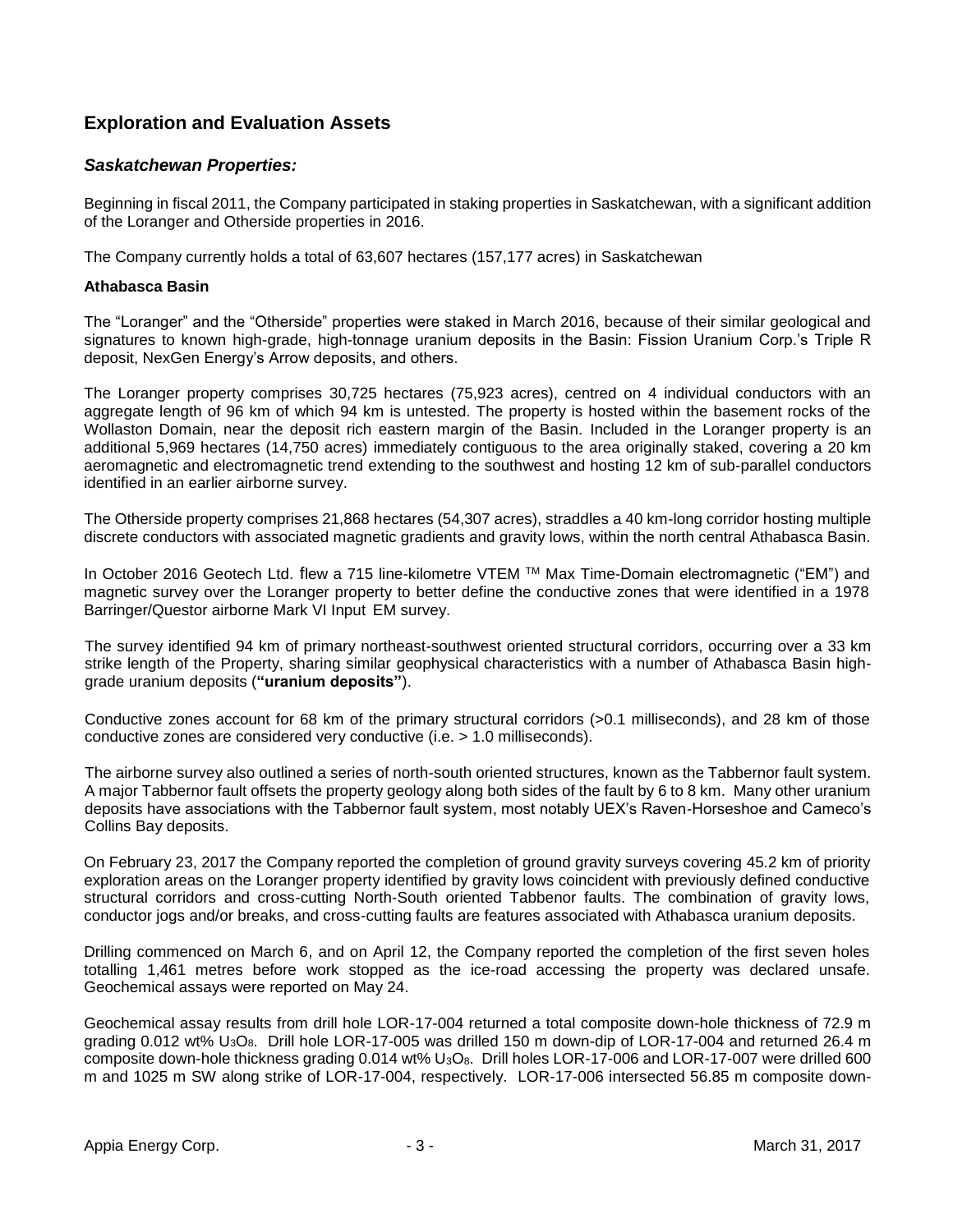hole thickness grading 0.012 wt% U<sub>3</sub>O<sub>8</sub> and LOR-17-007 intersected 10.3 m composite down hole thickness grading  $0.016$  wt%  $U_3O_8$ .

Drill holes LOR-17-004 to LOR-17-007 were drilled in the historical Royal Canadian Ventures Grid No. 2 drilling area ("**RCV area**"). The RCV area has multiple lenses of uranium-bearing pegmatites extending from surface down to current vertical depth limit of 260 m and extending over 2,200 m along strike. The RCV area pegmatites remain open in all directions. See the news release dated May 24 on the Company's website [www.appiaenergy.ca](http://www.appiaenergy.ca/) for drill hole locations and cross-section interpretation of drill holes LOR-17-004 and LOR-17-005.

The first three drill holes of the Program (LOR-17-001 to LOR-17-003) were drilled in a gravity low target area represented by intense brittle faulting and associated hydrothermal alteration. Drill hole LOR-17-001 intersected 0.011 wt%  $U_3O_8$  over 0.25 m at 211.0 m drill hole depth in unaltered pegmatite and LOR-17-003 intersected 0.010 wt%  $U_3O_8$  over 1.3 m at 98.6 m drill hole depth in clay altered semipelitic gneiss. In addition to  $U_3O_8$ , all gravity low target drill holes contain elevated boron (up to 404 ppm in LOR-17-002) throughout the faulted and altered zones. Elevated levels of boron (>100 ppm) are associated with some high-grade uranium Athabasca deposits and can be considered a critical element for Athabasca uranium exploration.

A follow-up drill program on the Loranger property to concentrate on geophysical targets that share similarities with the drilled areas is being planned. The drill is onsite and will be ready for a quick re-start as soon as lake ice is gone and ground conditions are favourable.

Appia also intends to carry out ground geophysical surveys and resistivity surveys over the primary target areas within the Otherside property in order to elevate the property to drill-ready status.

#### **Alces Lake (90% interest)**

In 2010, the Saskatchewan Geological Survey visited the Alces Lake area where a trenching program had been carried out at an earlier date, with 13 rock sample assays showing a significant presence of REEs, reaching as high as 29.8% total REEs and anomalous levels of uranium and thorium.

In 2011, the Company visited the 1,518 hectare (3,751 acres) site and recorded radioactivity levels over 15 boulder and outcrop samples in a range of 5,500 cps to 53,500 cps, with thorium levels off scale for the spectrometer. Assays on five samples reflected favourably on the 2010 REE findings.

In September 2013, the Company discovered a new area of REE mineralization, plus uranium and thorium on claims south of Alces Lake. The zone is designated as the "Ivan Zone" and is located 125 metres northeast of the historical trenches. Outcrop and boulder train samples recorded radioactivity levels in excess of 56,000 cps. Samples from the outcrops and boulder trains have been assayed and reflect moderate to highly anomalous rare earth elements. Total REEs in 12 samples range from 1.1% to 35.7% by weight. Details of the laboratory analyses for individual elements were reported in the Company's news release on the Ivan Zone on May 22, 2014.

Geotech Ltd.'s 154 line-kilometre helicopter-borne geophysical and radiometric surveys flown in June 2016 over the Alces Lake Property outlined extensive radioactive anomalous areas similar to those with known areas of uranium and REE mineralization, providing input for geological interpretations of the Property. The magnetic survey delineated a large magnetic high area which includes the trenches worked in 2010 and the Ivan Zone outcrops sampled in 2013. A positive correlation between the magnetic data and numerous radiometric anomalies suggest that the uranium and REE mineralization host-rock is widespread beneath the overburden cover. These survey results will prioritize future surface mapping and sampling programs as well as defining the sub-surface extent of the uranium and REE mineralization observed at surface. (Please refer to the July 19 news release for more details and an internet link to geological maps of the interpreted survey results from this program.) Follow up surface work is intended in the summer of 2017.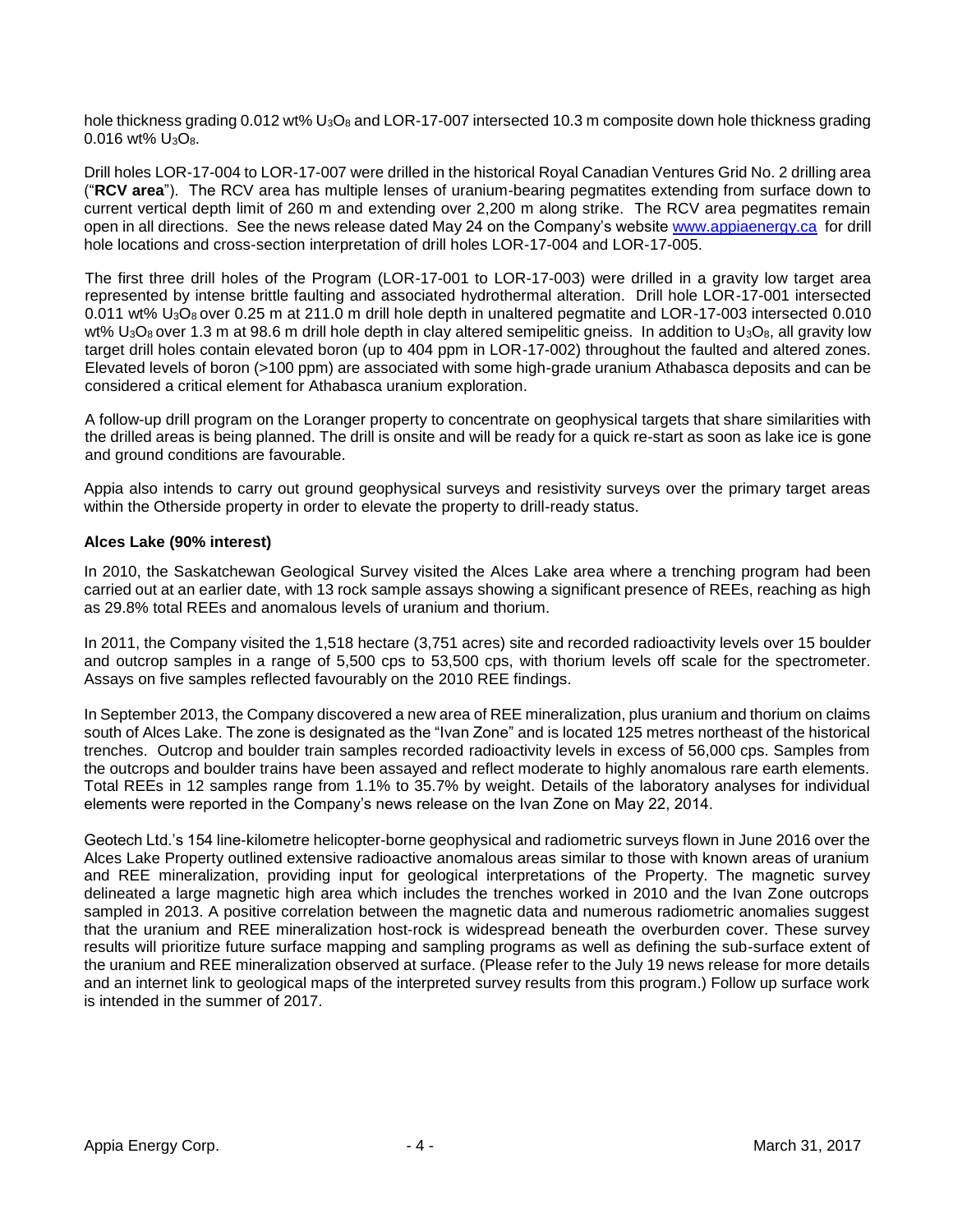#### *Ontario Properties:*

Appia holds over 13,008 hectares (32,143 acres) encompassing five mineralized zones in the Elliot Lake area of northern Ontario. The zones are called Teasdale, Banana Lake, Canuc, Bouck Lake and Buckles Lake. Since the inception of mining, the Elliot Lake area has produced over 300 M lbs. of  $U_3O_8$  and is the only mining camp in Canada with significant historical commercial REE production.

#### *Teasdale Lake Zone*

The following two tables set out the resources reported in the NI 43-101 report entitled "Update Report on the Appia Energy Corp. Uranium-Rare Earth Property, Elliot Lake District, North-Central Ontario, Canada," by Watts Griffis and McOuat ("WGM") dated July 30, 2013 which has been filed on SEDAR [\(www.sedar.com\)](http://www.sedar.com/). It should be noted that the contents for the rare earth components are for rare earth metals, whereas it has become more common to report the contents as equivalent rare earth oxides, which results in an average increase of approximately 46% for the oxides versus the metallic form.

Table 1

| Summary of Teasdale Zone Uranium and Rare Earth Mineral Resource Estimate |                 |               |                   |                       |                             |                                       |                                     |
|---------------------------------------------------------------------------|-----------------|---------------|-------------------|-----------------------|-----------------------------|---------------------------------------|-------------------------------------|
| Zone                                                                      | Tonnes<br>(000) | Tons<br>(000) | TREE<br>(lbs/ton) | $U_3O_8$<br>(lbs/ton) | Average<br>Thickness<br>(m) | Contained<br><b>TREE</b><br>'000 lbs) | Contained<br>$U_3O_8$<br>('000 lbs) |
| <b>INDICATED RESOURCES</b>                                                |                 |               |                   |                       |                             |                                       |                                     |
| UR.                                                                       | 6.733           | 7,422         | 4.20              | 0.484                 | 4.61                        | 31,199                                | 3,593                               |
| IQ                                                                        | 3,006           | 3,314         | 1.98              | 0.259                 | 2.27                        | 6,578                                 | 0.857                               |
| LR.                                                                       | 3,355           | 3,699         | 2.68              | 0.958                 | 2.60                        | 9,912                                 | 3,544                               |
| Total                                                                     | 13,095          | 14.435        | 3.30              | 0.554                 | 9.48                        | 47,689                                | 7,995                               |
| <b>INFERRED RESOURCES</b>                                                 |                 |               |                   |                       |                             |                                       |                                     |
| UR.                                                                       | 18,326          | 20,201        | 3.87              | 0.421                 | 4.33                        | 78,080                                | 8,498                               |
| IQ                                                                        | 10,209          | 11,254        | 1.64              | 0.184                 | 2.78                        | 18,464                                | 2,070                               |
| LR.                                                                       | 9,972           | 10,992        | 3.33              | 0.869                 | 2.71                        | 36,631                                | 9,564                               |
| Total                                                                     | 38,507          | 42,447        | 3.14              | 0.474                 | 9.82                        | 133,175                               | 20,115                              |

Note: 1. Mineral Resources effective 30 July, 2013

- 2. Mineral Resources are estimated at a cut-off value of \$100 per tonne, using a uranium price of US\$70/lb U<sub>3</sub>O<sub>8</sub>, a TREE price of \$78/kg, and a C\$:US\$ exchange rate of 1:0.9. TREE includes all the REE elements from lanthanum to lutetium plus yttrium.
- 3. Mineral Resources which are not Mineral Reserves do not have demonstrated economic viability. The estimate of Mineral Resources may be materially affected by environmental, permitting, legal, title, taxation, socio-political, marketing, or other relevant issues. There are no known specific problems at this date.
- 4. The quantity and grade of reported Inferred Resources in this estimation are uncertain in nature and there has been insufficient exploration to define these Inferred Resources as an Indicated or Measured Mineral Resource and it is uncertain if further exploration will result in upgrading them to an Indicated or Measured Mineral Resource category.
- 5. The Mineral Resources were estimated using the Canadian Institute of Mining, Metallurgy and Petroleum standards on Mineral Resources and Reserves, Definitions and Guidelines prepared by the CIM Standing Committee on Reserve Definitions and adopted by CIM Council December 11, 2005.
- 6. Specific Gravity of 2.85 tonnes/ $m^3$  (or 3.14 tons/ $m^3$ ) was used.

7. Indicated amounts may not precisely sum due to rounding.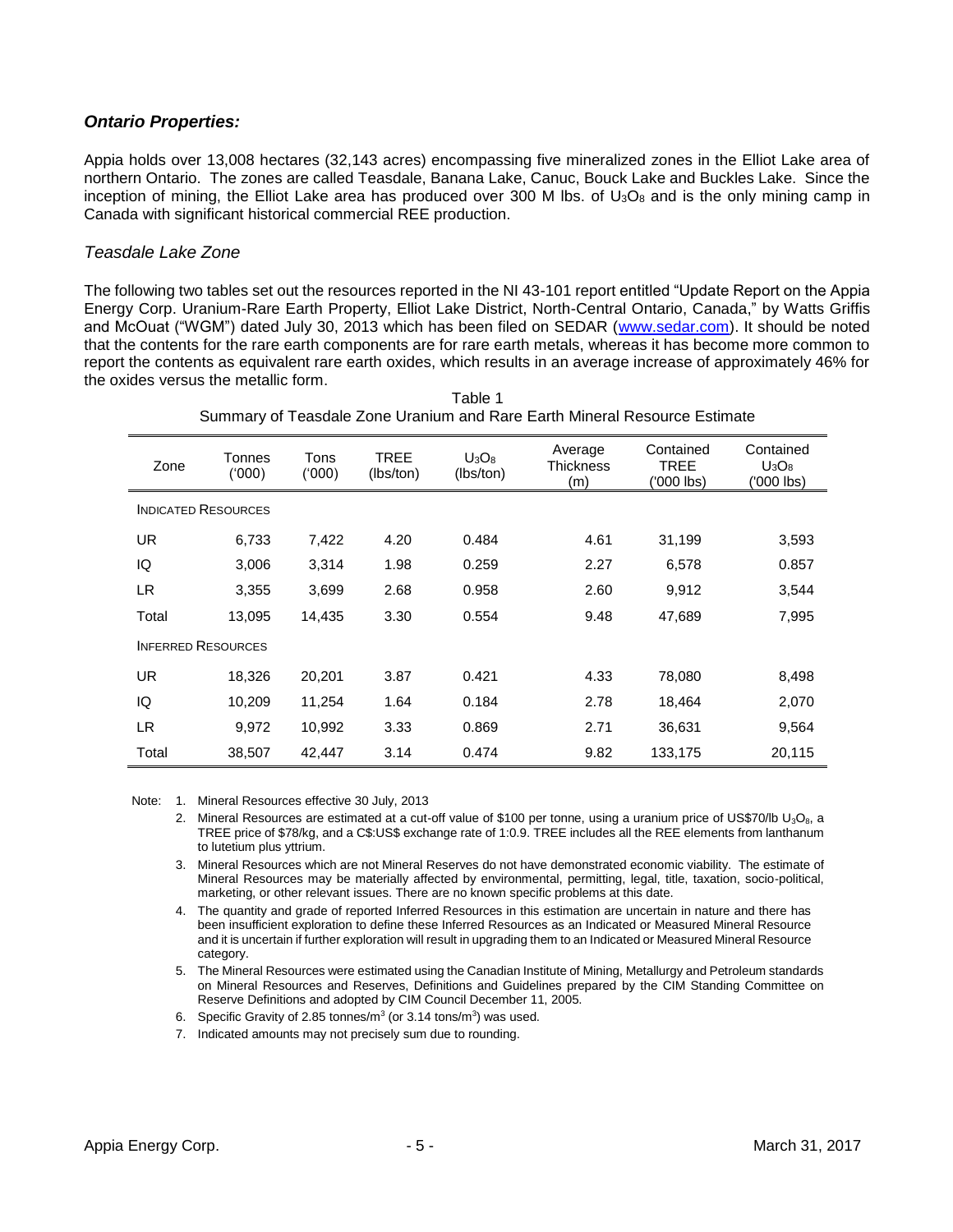|                            | Light REE<br>(grams/tonne) |     |      |    | Heavy REE (grams/tonne) |     |      |     |      |            |     |     |     |     |     |      |
|----------------------------|----------------------------|-----|------|----|-------------------------|-----|------|-----|------|------------|-----|-----|-----|-----|-----|------|
| Zone                       | La                         | Сe  | Pr   | Nd | Sm                      | Eu  | Gd   | Tb  | Dν   | Ho         | Er  | Tm  | Yb  | Lu  | Hf  | v    |
| <b>INDICATED RESOURCES</b> |                            |     |      |    |                         |     |      |     |      |            |     |     |     |     |     |      |
| <b>UR</b>                  | 540                        | 951 | 93.9 |    | 313 51.7                | 1.9 | 32.8 | 3.9 | 17.2 | 2.7        | 7.0 | 0.9 | 5.5 | 0.8 | 6.8 | 72.9 |
| IQ                         | 256                        | 452 | 44.9 |    | 148 24.4                | 1.0 | 14.7 | 1.8 | 7.7  | 1.2        | 3.1 | 0.4 | 2.5 | 0.4 | 3.6 | 30.6 |
| LR                         | 332                        | 596 | 59.4 |    | 201 35.1                | 1.7 | 23.2 | 3.0 | 14.2 | 2.3        | 5.9 | 0.8 | 4.5 | 0.6 | 3.3 | 58.1 |
| Average                    | 422                        | 745 | 73.8 |    | 247 41.1                | 1.7 | 26.2 | 3.2 |      | $14.3$ 2.3 | 5.8 | 0.8 | 4.6 | 0.7 | 5.2 | 59.4 |
| <b>INFERRED RESOURCES</b>  |                            |     |      |    |                         |     |      |     |      |            |     |     |     |     |     |      |
| <b>UR</b>                  | 498                        | 876 | 85.9 |    | 285 47.2                | 1.8 | 29.3 | 3.5 | 15.9 | 2.5        | 6.5 | 0.9 | 5.3 | 0.8 | 6.8 | 67.9 |
| IQ                         | 213                        | 374 | 37.0 |    | 122 20.0                | 0.8 | 12.3 | 1.4 | 6.4  | 1.0        | 2.6 | 0.4 | 2.2 | 0.3 | 3.3 | 26.5 |
| LR                         | 417                        | 747 | 73.9 |    | 249 43.4                | 1.9 | 28.5 | 3.6 | 16.4 | 2.6        | 6.6 | 0.9 | 5.2 | 0.7 | 4.5 | 66.4 |
| Average                    | 401                        | 709 | 69.9 |    | 232 39.0                | 1.6 | 24.6 | 3.0 |      | $13.5$ 2.1 | 5.5 | 0.7 | 4.4 | 0.6 | 5.3 | 56.5 |

Table 2 Individual REE Resource Grade Composition Summary

*Historical Estimates*

#### Table 3

1979 Historical U3O<sup>8</sup> Estimates on Appia's Elliot Lake Properties

| Zone                                     | Quantity<br>(tons)       | Grade<br>(lbs $U_3O_8$ /ton) | Contained U <sub>3</sub> O <sub>8</sub><br>(lbs) |
|------------------------------------------|--------------------------|------------------------------|--------------------------------------------------|
| Teasdale Lake Zone                       | 17,458,200               | 1.206                        | 20,787,200                                       |
| <b>Buckles Zone</b><br>(Gemico Block #3) | 42,800,000               | 0.38                         | 16,264,000                                       |
| <b>Bouck Zone</b><br>(Gemico Block #10)  | 20,700,000               | 0.75                         | 15,525,000                                       |
| Banana Lake Zone                         | 175,800,000              | 0.76                         | 133,608,000                                      |
| Canuc Zone<br>Total                      | 7,000,000<br>263,758,200 | <u>1.86</u><br>0.76          | 13,020,000<br>199,204,200                        |

The foregoing historical resources were not estimated in accordance with definitions and practices established for the estimation of Mineral Resources and Mineral Reserves by the Canadian Institute of Mining and Metallurgy. As such, the historical resources are not compliant with Canada's security rule NI 43-101, and are unreliable for investment decisions. Neither Appia nor its Qualified Persons have done sufficient work to classify the historical resources as mineral resources under current mineral resource terminology and are not treating the historical resources as current mineral resources. Nevertheless, most of the historical resources were estimated by mining companies active in the Elliot Lake camp using assumptions, methods and practices that were accepted at the time, and based on corroborative mining experience.

#### *Banana Lake Zone*

Based on drilling by Appia during 2007, a subsequent Mineral Resource estimate for the Banana Lake Zone was prepared in 2011 by WGM in accordance with the provisions of NI 43-101. Some of Appia's drilling included holes that were wedged from historical drill holes that Appia re-entered. This resource, first reported in Workman and Breede (2011), is summarized in Table 4. A single hole drilled in 2012 to 1,647 metres did not encounter the typical geological formation with assays returning no significant values of  $U_3O_8$ , thorium or REEs. WGM, however, is of the belief that this hole did not materially impact the potential for additional resources in the Banana Lake Zone.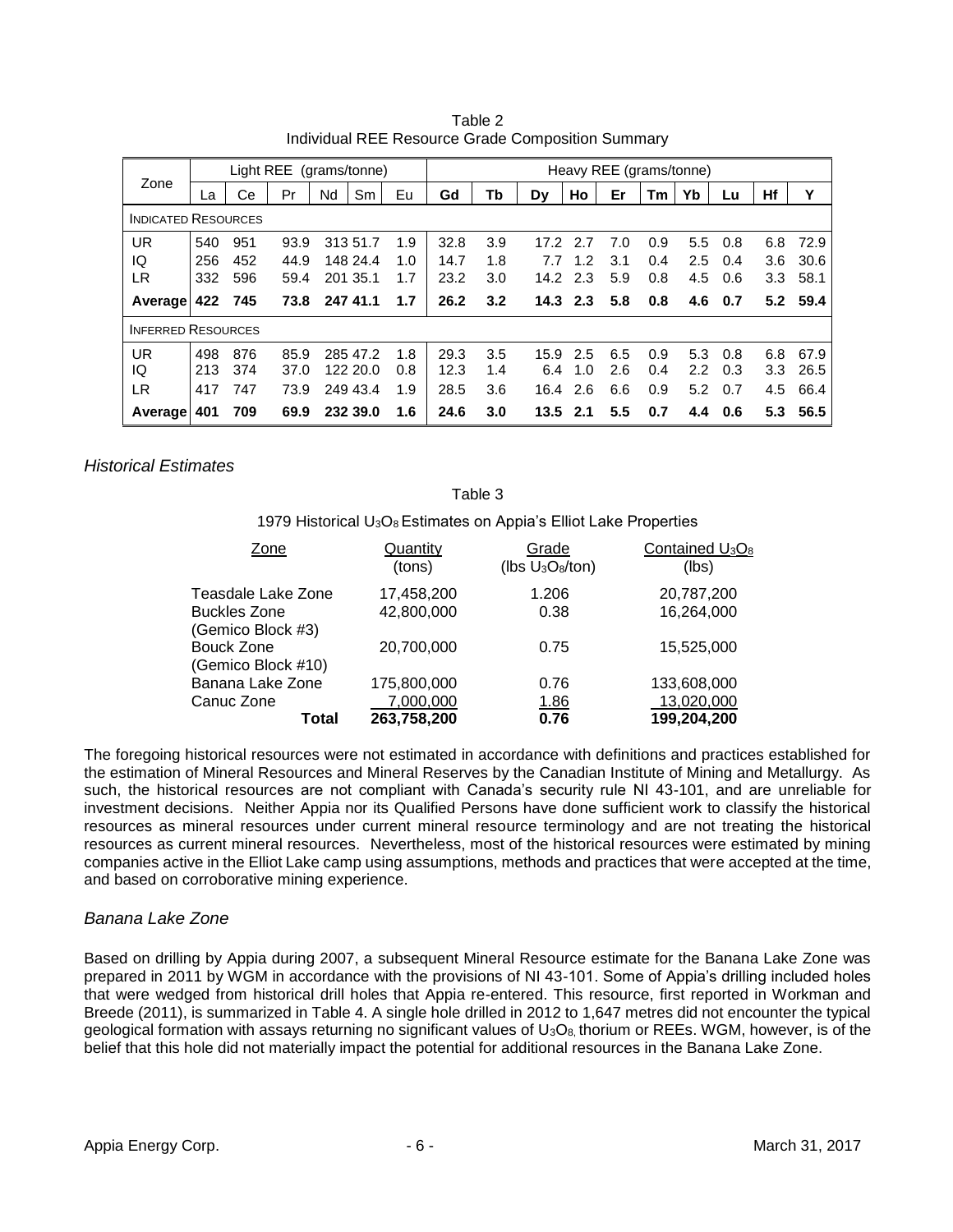| Category           | Tons<br>('000) | Specific<br>Gravity<br>(tons/m <sup>3</sup> ) | $\text{lbs. } \text{U}_3\text{O}_8/\text{ton}$ | Total lbs $U_3O_8$<br>('000) |
|--------------------|----------------|-----------------------------------------------|------------------------------------------------|------------------------------|
| Inferred Resources | 30.315         | 3.14                                          | 0.912                                          | 27,638                       |

. Table 4 Summary of Banana Lake Zone Mineral Resource Estimate

- 5. A cut-off grade of 0.6 lb.  $U_3O_8$  was used
- 6. Specific Gravity of 2.85 tonnes/ $m^3$  (or 3.14 tons/ $m^3$ ) was used.
- 7. Indicated amounts may not precisely sum due to rounding.

#### *Summary:*

The Company is considering the next stage of the Teasdale exploration and evaluation. The longer-term outlook for uranium prices is positive and the successful recovery of the REEs, particularly the heavy elements of the total rare earths encountered, is very encouraging. Factors favourable for the project include the following:

- new mine infrastructure development would be in brownfield areas already disturbed by industrial and mining activity;
- water, electrical, transportation and communications infrastructure is in place or close at hand;
- the recovery of uranium from Elliot Lake ore is well known. Based on Teasdale Lake test results, the recovery of REEs appears to face no significant technical uncertainties;
- Appia is not responsible in any manner for potential future environmental impacts arising out of historical mining operations or waste disposal; and,
- The Cameco uranium refinery is located approximately 50 km away, near Blind River.

#### **Outlook**

Seven of the 15 hole diamond drilling program on the Loranger property have been completed, with work expected to resume as soon as the ice and ground conditions permit. Funds are available to finance the program.

Appia also intends to carry out ground geophysical surveys and resistivity surveys over the primary target areas within the Otherside property in order to elevate the property to drill-ready status.

The results from the exploration work carried out at Alces Lake, Saskatchewan suggest that follow-up work is highly desirable.

The 2012 drilling at the Teasdale Zone of Elliot Lake and the change in the proposed mine plan resulted in very significant quantities of REEs being reported, with a large increase in the Indicated category and an overall increase in the Indicated and Inferred Resources. The preliminary metallurgical test recovery of 90% for uranium and 80% to

Notes: 1. Effective, 1 April, 2011

<sup>2.</sup> Mineral Resources which are not Mineral Reserves do not have demonstrated economic viability. The estimate of Mineral Resources may be materially affected by environmental, permitting, legal, title, taxation, socio-political, marketing, or other relevant issues.

<sup>3.</sup> The quantity and grade of reported Inferred Resources in this estimation are uncertain in nature and there has been insufficient exploration to define these Inferred Resources as an Indicated or Measured Mineral Resource and it is uncertain if further exploration will result in upgrading them to an Indicated or Measured Mineral Resource category.

<sup>4.</sup> The Mineral Resources were estimated using the Canadian Institute of Mining, Metallurgy and Petroleum standards on Mineral Resources and Reserves, Definitions and Guidelines prepared by the CIM Standing Committee on Reserve Definitions and adopted by CIM Council December 11, 2005.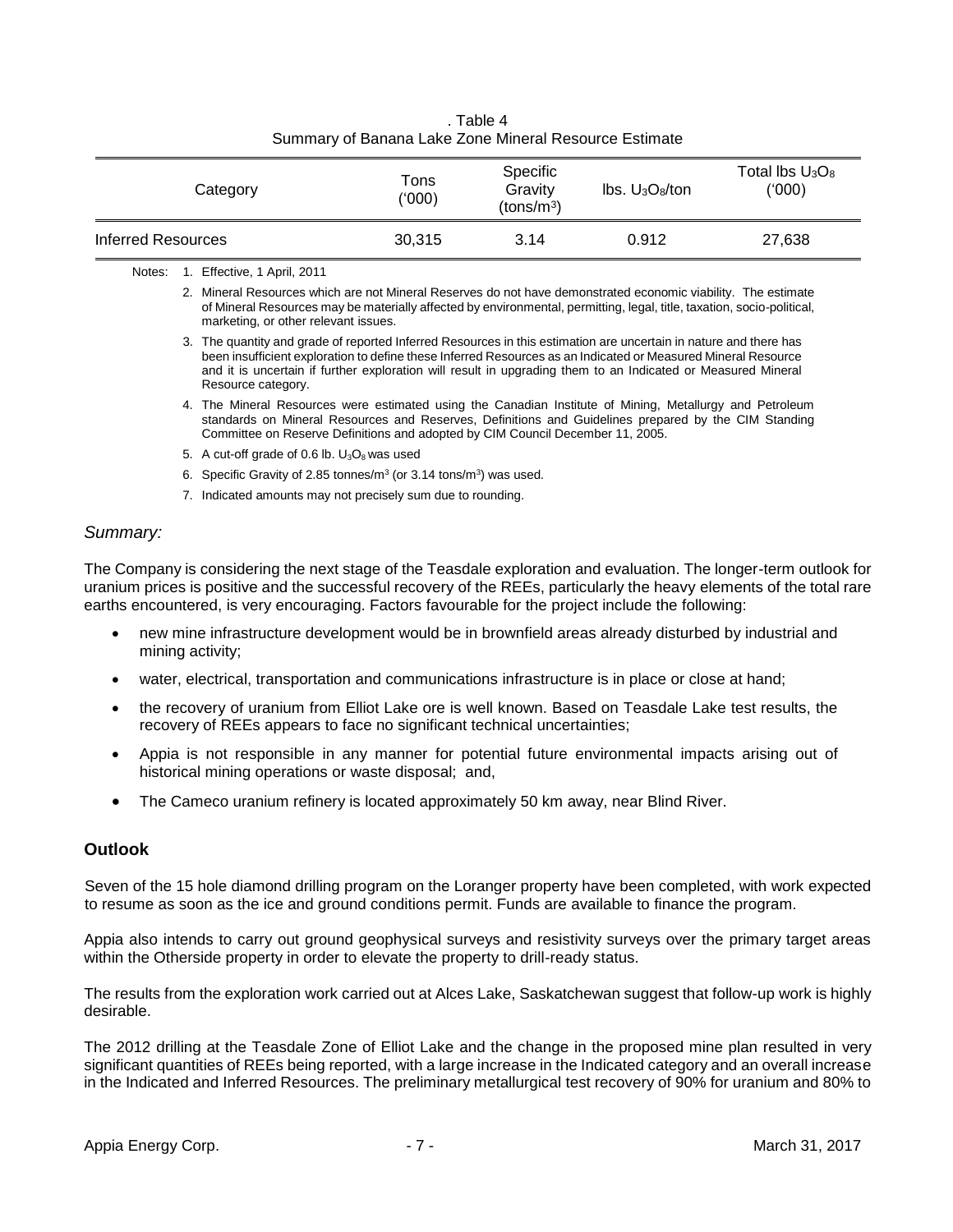90% for most REEs is very encouraging. There have been significant developments in the separation of individual REEs from the composite ore which suggests that these test results can be improved upon.

More work to expand the Resources at Teasdale and the preparation of a Preliminary Economic Analysis of the project will be contingent on an improved price for uranium and a clearer picture of supply and demand for REEs.

The tsunami in Japan resulted in the shut-down of all of its 48 nuclear reactors, resulting in a severe drop in uranium prices. 36 reactors in all are expected to be restarted, but progress is slow. There are currently 64 reactors reported to be under construction around the world. A reactor start-up requires twice as much uranium in its first year of operation and normal industry practice is to build up a stockpile to ensure a seven year supply on start-up, but with the spot price of uranium less than US\$25 per pound, operators have adopted a wait-and-see attitude on pricing, and are not rebuilding their stockpiles to "normal" levels. Japan is reported to have 130 million pounds of uranium stockpiled, enough to power all of Japan's reactors for six years.

The United Nations climate agreement, as well as severe air pollution issues in China are factors in building 6 to 8 new nuclear power reactors a year in China in order to reduce the use of coal, which is currently used to supply 70% of its electricity.

World deliveries of uranium under long-term contracts averaging US\$40.50 are reaching expiry dates. The World Nuclear Association recently stated that uranium supply and demand is expected to be in balance for the next several years.

Kazatomprom, Kazakhstan's largest uranium producer, has cut its 2017 production by 10%, which removes 5.2 million pounds from the 2017 previously estimated production surplus of 11.5 million pounds. As Kazatomprom's production has largely been sold at the spot price; the reduction of production should have a beneficial effect on the currently depressed spot price.

The US Government Accountability Office, ("GAO") released a report in 2016 indicating that the Department of Defense has not addressed defining which of the REEs are critical regarding supply, although at various times 15 of the REEs have been identified as critical for weapon-related applications by the military. The Department of Defense has agreed with the GAO to identify which rare earths are critical, and work toward a department-wide strategy for securing its REE supply chain.

China controls most of the world supply of REEs, but is not expected to be able to supply its own requirements in the foreseeable future. Current mine production is less than consumption. Demand is expected to increase by 58% by 2020, with known supply sources not able to meet this demand.

Appia's successful recent financings will fund the proposed exploration work in the current calendar year in Saskatchewan, and Appia will monitor market conditions for completing additional financing and/or seek a joint venture partner in order to further advance the exploration and development activities on its Saskatchewan and Elliot Lake properties.

#### **Results of Operations**

Exploration expenses incurred for the three months ended March 31, 2017 were \$501,087, nearly all in the Athabasca Basin Area of Saskatchewan, compared to \$17,679 for the same period in 2016 including Ontario and \$656,582 for the six month period (2016 - \$24,024). The refund of \$17,029 from Saskatchewan received in 2017 was for 2016 exploration costs (2016 - \$21,209 for 2015 exploration costs). In addition to exploration costs, \$1,609 was spent staking the additional groups of claims in Saskatchewan in 2017.

Total general and administrative expenses for the three months ended March 31, 2017 were \$467,425 compared to \$41,966 in the same period in 2016. The increases in shareholder communication and investor relations to \$125,884 (2016 - \$5,200), professional fees to \$14,317 (2016 - \$3,512) and non-cash share-based compensation for consultants to \$275,612 (2016 - \$nil) account for most of the difference.

Total general and administrative expenses for the six months ended March 31, 2017 were \$553,678 compared to \$89,634 in the same period in 2016. The increases in shareholder communication and investor relations to \$160,049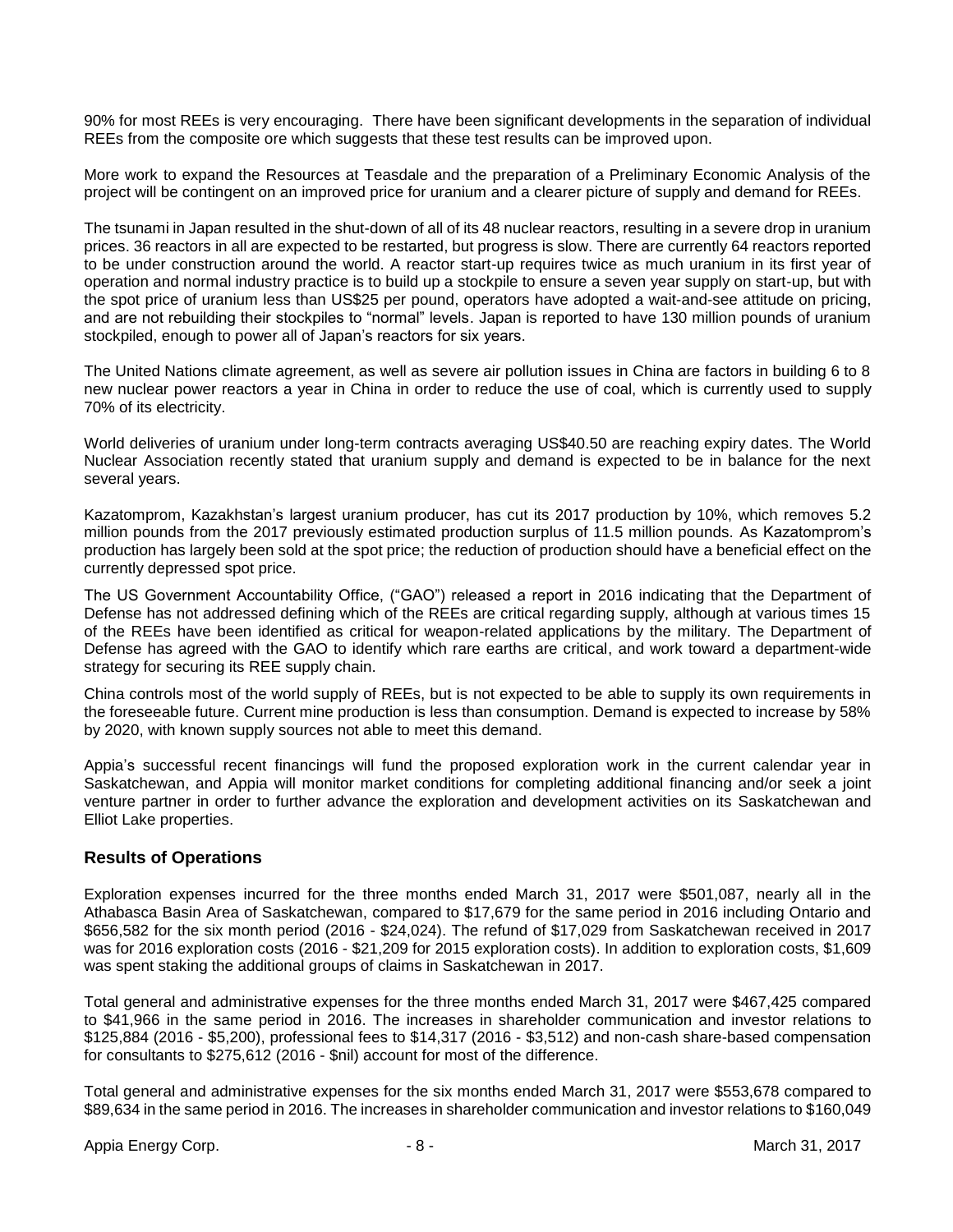(2016 - \$12,549), professional fees to \$68,613 (2016 - \$53,800) and non-cash share-based compensation for consultants to \$277,999 (2016 - \$nil) account for most of the difference. The Company continues to cut administrative costs where possible.

The Company's net loss and comprehensive loss for the three and six months ended March 31, 2017 was \$950,473 and \$1,207,148 compared with \$58,452 and \$90,131 in 2016.

| 2016-2017                                 | Mar 31, 2017 | Dec 31, 2016 | Sep 30, 2016 | Jun 30, 2016 |
|-------------------------------------------|--------------|--------------|--------------|--------------|
|                                           |              | S            |              | S            |
| Net loss and<br>comprehensive loss        | (950, 473)   | (256,676)    | (120, 217)   | (99, 722)    |
| Net loss per share -<br>basic and diluted | (0.02)       | (0.01)       | (0.00)       | (0.00)       |
| Total assets                              | 2,812,152    | 1,701,108    | 1,672,908    | 1,574,725    |
| 2015-2016                                 | Mar 31, 2016 | Dec 31, 2015 | Sep 30, 2015 | Jun 30, 2015 |
|                                           | S            |              | S            |              |
| Net loss and<br>comprehensive loss        | (58, 452)    | (31,680)     | (45, 941)    | (53, 728)    |
| Net loss per share -<br>basic and diluted | (0.00)       | (0.00)       | (0.00)       | (0.00)       |
| Total assets                              | 1,406,464    | 1,451,420    | 1,450,813    | 1,478,181    |

### **Selected Quarterly Information – restated as outlined in Note 2 to the Financial Statements**

#### **Capital Resources and Liquidity**

At March 31, 2017, the Company had working capital of \$1,021,177 (after providing for \$684,477 owing to related parties) compared to working capital of \$226,999 as at September 30, 2016 and approximately \$971,000 at May 30, 2017. The Company has no operating revenue and has historically been funded with equity based private placements. The Company's future exploration plans are contingent on raising capital resources. The Company has sufficient financial resources to continue operation through the next twelve months. Cash operating costs, excluding exploration costs or amounts due to related parties, are currently approximately \$11,000 per month.

The Company's ability to meet its obligations and continue as a going concern continues to be dependent on the ability to identify and complete future financings. While the Company has been successful in raising financings to date, there can be no assurance that it will be able to do so in the future.

#### **Common Share Data**

The Company is authorized to issue an unlimited number of no par value common shares. The following table provides the details of changes in the number of issued common shares

|                                                           | <b>Number</b> | <b>Amount</b> |
|-----------------------------------------------------------|---------------|---------------|
|                                                           | #             |               |
| Balance, September 30, 2015                               | 41,616,078    | 7,835,123     |
| Working Capital Units private placement June 27, 2016     | 1,315,000     | 263,000       |
| Working Capital Units private placement September 8, 2016 | 75.000        | 15.000        |
| Flow - through Units private placement September 8, 2016  | 750,000       | 150,000       |
| Broker compensation shares issued                         | 35,000        | (3,393)       |
| Less: Value associated with warrants issued               |               | (104,295)     |
| Share issue costs                                         |               | (5,406)       |
| Balance, September 30, 2016                               | 43.791.078    | 8,150,029     |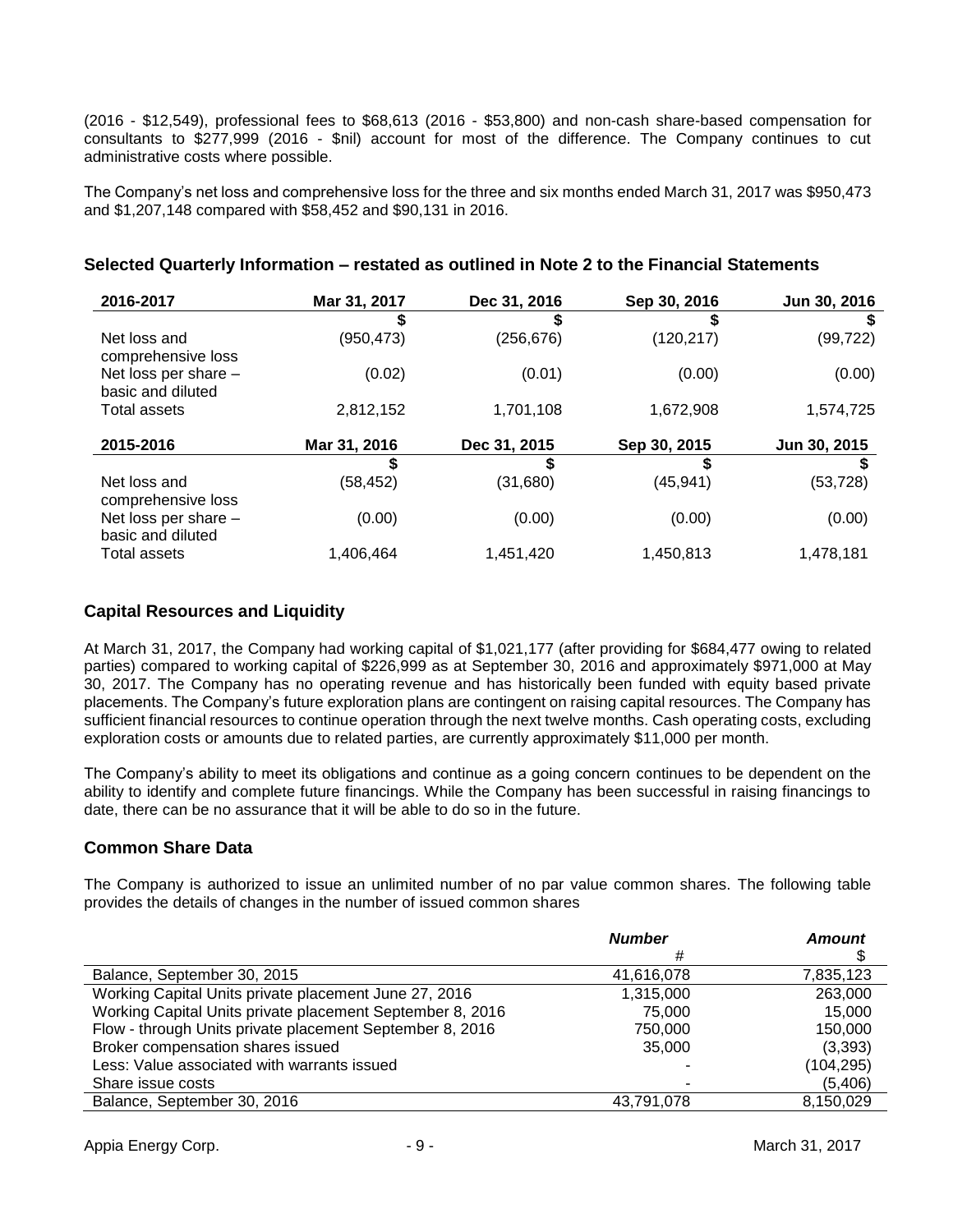| Flow - through shares private placement December 30, 2016 | 1,301,000  | 234,180    |
|-----------------------------------------------------------|------------|------------|
| Working capital units private placement January 23, 2017  | 5,000,000  | 1,000,000  |
| Working capital units private placement January 27, 2017  | 405,000    | 81.000     |
| Working capital units private placement March 23, 2017    | 1.442.071  | 504.725    |
| Less: Value associated with broker warrants issued        |            | (10, 158)  |
| Less: Value associated with warrants issued               |            | (401, 299) |
| Share issue costs                                         |            | (110, 788) |
| Balance, March 31, 2017                                   | 51,939,149 | 9,447,689  |

#### **Common share purchase stock options**

The Company has a stock option plan for the benefit of directors, officers and consultants. The total number of shares which may be reserved and set aside for issuance to eligible persons may not exceed 10% of the issued and outstanding common shares.

As at March 31, 2017, 3,850,000 common shares were reserved for the exercise of stock options granted under the Company's stock option plan (the "Plan").

The following table provides the details of changes in the number of issued common share purchase options during the period:

| <b>Options</b><br># | Weighted-average<br>exercise price |
|---------------------|------------------------------------|
| 2,600,000           | 1.25                               |
| (1,400,000)         | 1.25                               |
| 900,000             | 0.19                               |
| 2,100,000           | 0.80                               |
| (1,200,000)         | 1.25                               |
| 2,950,000           | 0.30                               |
| 3,850,000           | 0.28                               |
| 2,075,000           | 0.27                               |
|                     |                                    |

In April 2016 the Company announced the appointment of a Director of Saskatchewan Operations (currently Vice-President Exploration and Development) and granted 500,000 share purchase options exercisable at \$0.10 for a period of five years.

In August 2016 the Company engaged Palisade Global Investments Ltd as advisory consultants and made a grant of 300,000 share purchase options exercisable at \$0.30 for a period of 22 months.

In August 2016 the Company issued 100,000 options to a Consultant of the Company exercisable at \$0.30 for a period of five years.

On December 16, 2016 directors surrendered 1,200,000 options.

On February 1, 2017 the Company granted 2,950,000 options to purchase common shares exercisable at \$0.30 per share for five years to six directors and three consultants.

| Number of     | <b>Number</b> | Remaining        | Exercise price per |                  |
|---------------|---------------|------------------|--------------------|------------------|
| stock options | exercisable   | contractual life | share              | Expiry date      |
|               |               |                  |                    |                  |
| 500,000       | 250,000       | 48.5 months      | \$0.10             | April 14, 2021   |
| 300,000       | 300,000       | 15.0 months      | \$0.30             | June 30, 2018    |
| 100,000       | 50,000        | 52.7 months      | \$0.30             | August 22, 2021  |
| 2,950,000     | 1,475,000     | 58 months        | \$0.30             | February 1, 2022 |
| 3,850,000     | 2,075,000     |                  |                    |                  |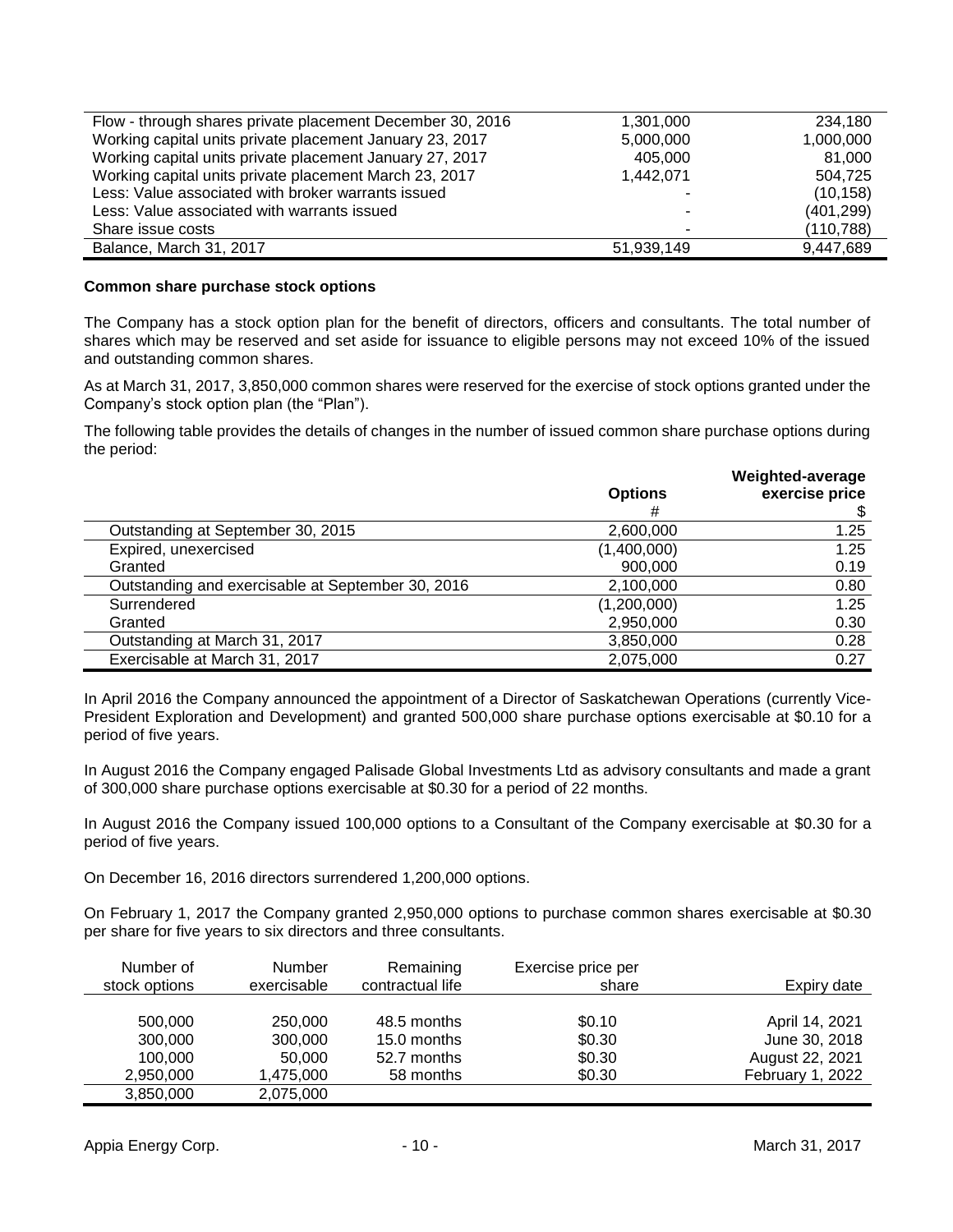#### **Warrants**

On certain issuances of common shares, the Company grants warrants entitling the holder to acquire additional common shares of the Company, and the Company grants warrants as consideration for services associated with the placement of such common share issues.

The following table provides the details of changes in the number of outstanding common share purchase warrants:

|                                   | <b>Number</b> | <b>Price range</b> |
|-----------------------------------|---------------|--------------------|
|                                   | #             |                    |
| Balance September 30, 2015        |               |                    |
| Private placement warrants issued | 1,765,000     | \$0.20-\$0.35      |
| Broker warrants issued            | 35,000        | \$0.20             |
| Balance September 30, 2016        | 1,800,000     | \$0.20-\$0.35      |
| Broker warrants issued            | 100,080       | \$0.18             |
| Private placement warrants issued | 6,847,071     | \$0.30-\$0.35      |
| Balance March 31, 2017            | 8,747,151     | \$0.18-\$0.35      |

The number of common shares outstanding on March 31, 2017 was 51,939,149. Taking into account outstanding share purchase options and warrants, the fully diluted number of common shares that could have been outstanding on March 31, 2017 was 64,536,300.

The number of common shares outstanding on May 30, 2017 was 52,332,007 and the fully diluted number of common shares that could have been outstanding on May 30, 2017 was 65,322,016.

#### **Related Party Transactions**

During the three and six months ended March 31, 2017, the Company incurred related party expenses of \$37,013 (2016 – \$30,111) and \$77,718 (2016 - \$55,799). These expenses related to management fees paid or payable to key management personnel; Tom Drivas, Chief Executive Officer, Frank van de Water, Secretary and Chief Financial Officer, Michael D'Amico, Chief Financial Officer until December 31, 2015, James Sykes from March 2, 2017 and office administration services paid to Romios Gold Resources Inc., a company with a number of common directors and officers are included under office and general expenses. As at March 31, 2017 \$19,757 (2016 - \$10,567) was due and payable to these related parties.

At March 31, 2017, \$568,306 (2016 - \$508,306) of accumulated related party expenditures was payable to Tom Drivas. Canada Enerco Corp., a company controlled by Tom Drivas was owed \$29,658, which was paid in April 2017.

Key management personnel were not paid post-retirement benefits, termination benefits, or other long-term benefits during the six months ended March 31, 2017 and 2016.

During the three months ended March 31, 2017, the Company incurred expenses of \$4,000 (2016-\$4,000) and \$10,000 for the six months ended March 31, 2017 (2016 - \$10,000) related to directors' fees to independent directors. At March 31, 2017, \$55,000 (2016 - \$37,000) was outstanding.

During the three and six months ended March 31, 2017, the Company incurred expenses of \$32,460 and \$41,064 (2016 - \$nil and \$1,140) for legal fees to a law firm related to a director of the Company, William R. Johnstone. At March 31, 2017 \$11,755 (2016 – \$nil) was payable to this related party.

As disclosed in Note 5 to the condensed interim financial statements, the Company's Elliot Lake exploration property was acquired from a related party.

#### **Carrying value of exploration and evaluation assets**

Appia Energy Corp. - 11 - March 31, 2017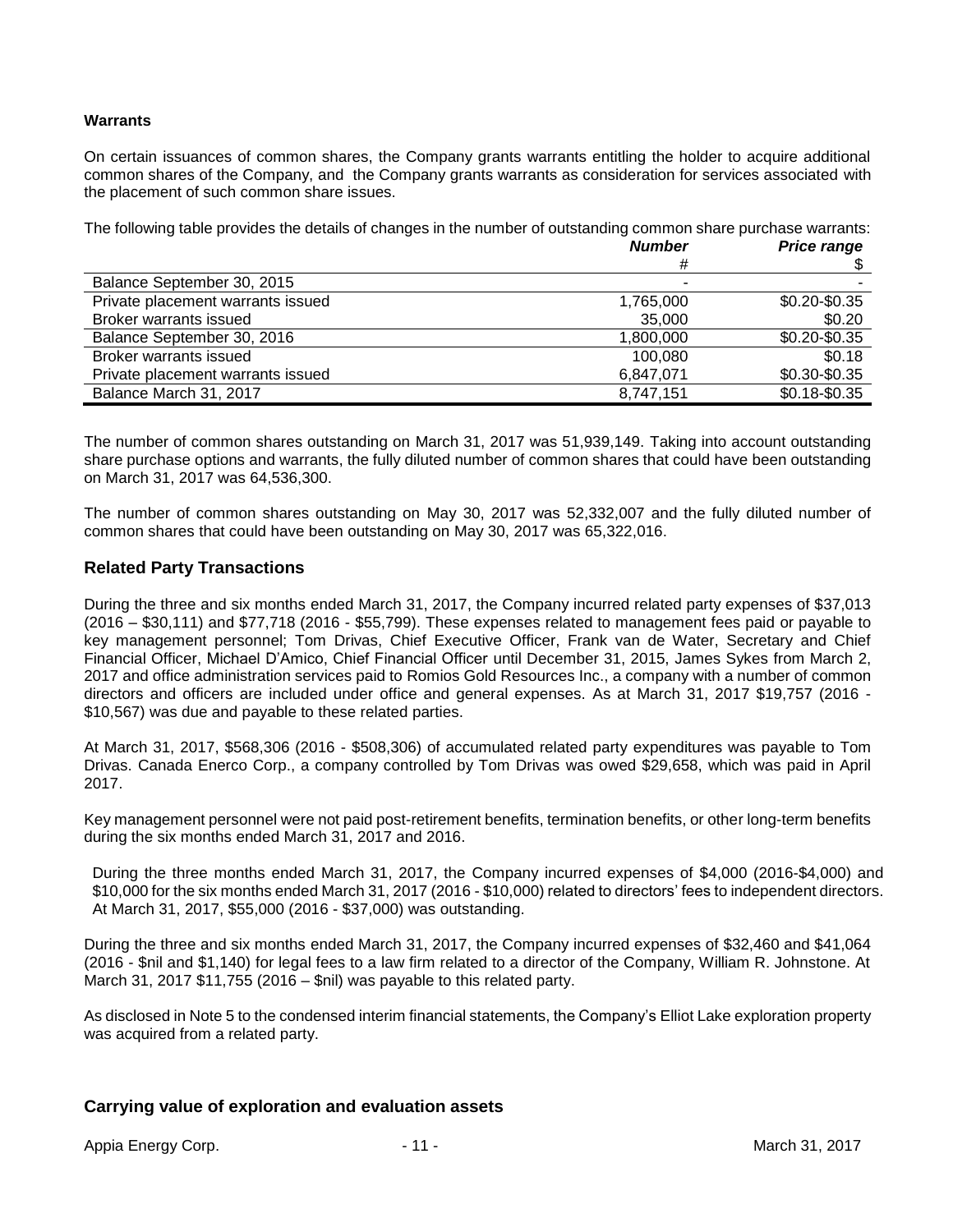The Company regularly reviews the carrying value of its exploration and evaluation assets for impairment to determine whether the acquisition cost of these properties will be recoverable from future cash flows or from their disposition. Assumptions underlying the cash flow estimates include the forecasted prices for uranium and rare earth elements, production levels, and operating, capital, exploration and reclamation costs, which are subject to risks and uncertainties. Management has determined that as at March 31, 2017 and May 30, 2017, there was no impairment of the carrying value of its Ontario and Saskatchewan properties.

#### **Off-Balance Sheet Arrangements**

The Company does not have any off-balance sheet arrangements.

#### **Financial Instruments and Other Instruments**

The Company is required to disclose information about the fair value of its financial assets and liabilities. Fair value estimates are made at the balance sheet dates, based on relevant market information and information about the financial instrument. These estimates are subjective in nature and involve uncertainties in significant matters of judgment and therefore cannot be determined with precision. Changes in assumptions could significantly affect these estimates.

The Company's financial instruments recognized in the balance sheet consist of cash, and cash equivalents, HST/GST receivable and current liabilities. The fair value of these financial instruments approximate their carrying value due to the short maturity or current market rate associated with these instruments.

#### **Risk Factors**

There are a number of risks that could affect Appia's business prospects. They include the speculative nature and the ability to finance the exploration and development of the Company's mineral properties, operating hazards, environmental and other government regulations, competition in the marketplace, markets for the Company's securities and the demand for uranium and rare earth elements. The Company's viability will depend on defining recoverable and economic resources and establishing positive comprehensive feasibility studies leading to production decisions. After completion of positive feasibility studies, the Company's success is dependent on maintaining the title and beneficial interest in the properties, obtaining the necessary governmental approvals and the successful financing, construction and operation of a facility to profitably extract the contained metals.

#### *Financial Capability and Additional Financing*

The Company had a cash balance of approximately \$1,381,000 and working capital of approximately \$971,000 at May 30, 2017, (after providing for \$665,000 owing to related parties), has no source of operating income and has no assurance that additional funding will be available to it for further exploration and development of its projects. Although the Company has been successful in the past in financing its activities through the sale of equity securities, there can be no assurance that it will be able to obtain sufficient financing in the future to continue as a going concern.

#### *Land access*

As of April 1, 2013, under the modified Mining Act (Ontario), the Company is required to obtain permits to conduct exploration and evaluation activities on its Ontario properties. The Ontario Government is required to consult with the First Nations in order to reach agreement to permit activity in areas considered to have been historically inhabited. The impact of any possible delays on the Company's intended activity is unknown.

#### **Special Note Regarding Forward-Looking Statements**